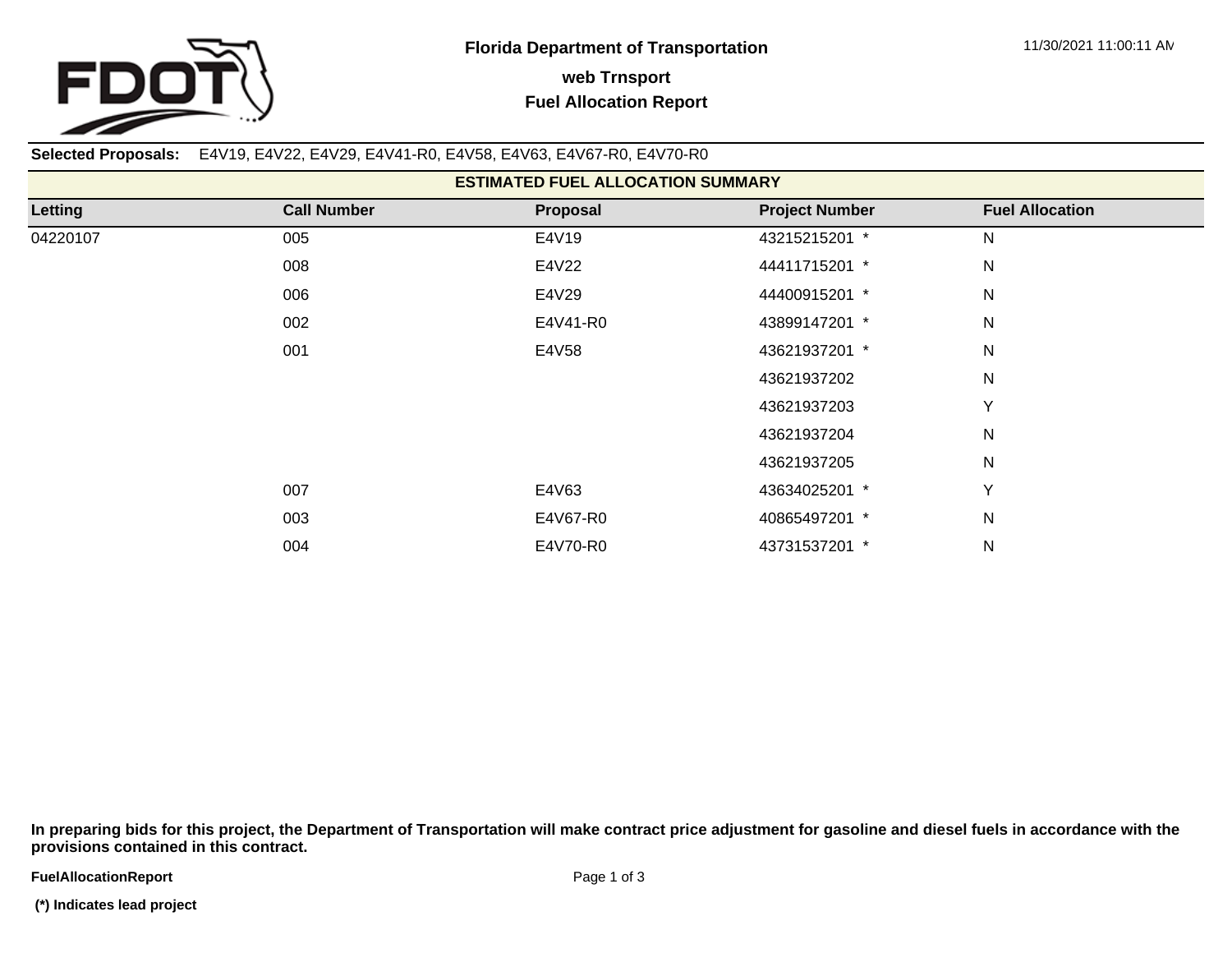

**web Trnsport**

**Fuel Allocation Report**

| <b>ESTIMATED FUEL ALLOCATION DETAIL</b> |       |      |                     |                                |                   |                                                |                        |               |                |                        |               |
|-----------------------------------------|-------|------|---------------------|--------------------------------|-------------------|------------------------------------------------|------------------------|---------------|----------------|------------------------|---------------|
| <b>Proposal No.:</b>                    | E4V58 |      | <b>Project No.:</b> | 43621937203                    | <b>Item Year:</b> | District:<br>13                                |                        |               | 04             | <b>County/Section:</b> |               |
|                                         |       |      |                     |                                |                   | <b>Conversion Factors</b><br><b>DSL2, GAS2</b> |                        |               | <b>Gallons</b> |                        |               |
| Item No.                                | Alt.  | Unit |                     | <b>Pay Item Description</b>    |                   | Gasoline                                       |                        | <b>Diesel</b> | Quantity       | <b>Gasoline</b>        | <b>Diesel</b> |
| $0339 - 1$                              |       | ΤN   |                     | MISCELLANEOUS ASPHALT PAVEMENT |                   |                                                | 0.1074                 | 2.4685        | 4.200          | 0.451                  | 10.368        |
|                                         |       |      |                     |                                |                   |                                                | 43621937203 JOB TOTAL: |               |                | 0.451                  | 10.368        |

**In preparing bids for this project, the Department of Transportation will make contract price adjustment for gasoline and diesel fuels in accordance with the provisions contained in this contract.**

**FuelAllocationReport** 

 **(\*) Indicates lead project**